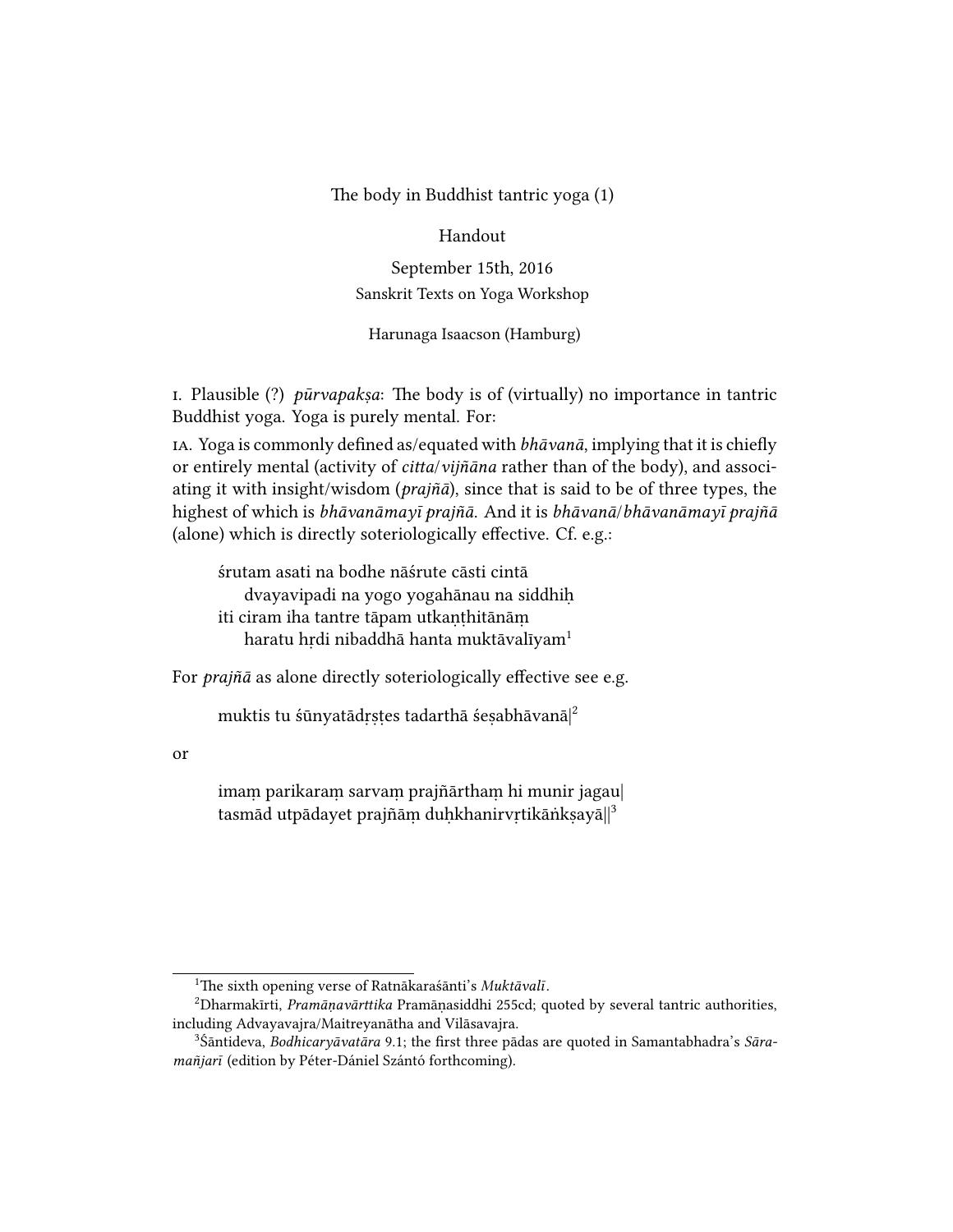ib. The importance of mind and body respectively is comparable to that of a wish-fulfilling jewel and a heap of garbage:

kāyopakaraṇavyāsaṅgināṃ dīrghaduṣkaradānādicaryaikasādhanāṃ ca bodhiṃ manyamānānāṃ bodhau protsāhanāya saṃkārakūṭopamaḥ kāyo narāṇāṃ cittaṃ tu cintāmaṇiprakhyam iti khyāpayitum  $\bar{a}$ ha  $\ldots$ <sup>4</sup>

ic. The (ordinary) body is often taught as being/having to be removed, i.e. dissolved, through meditation, into emptiness, in the preliminaries of tantric yoga/sādhana. E.g.:

… jñānālokavajrasamādhiyogena prākṛtaśarīrābhāvaṃ dṛṣṭvā … <sup>5</sup>

ID. Philosophical underpinning.

The fact that the philosophical/theoretical basis of Buddhist tantric yoga is, for the overwhelming majority of teachers (perhaps without exception), either Yogācāra or Madhyamaka, might also be taken by the pūrvapakṣin to support the position that the body, or at least the 'ordinary' body, is of much less importance than the mind. Within the Yogācāra fold, the nirākāra or alīkākāra view, appears to have been more widely held by tantric teachers, and this too might be taken as supporting the pūrvapakṣa.

ii. Siddhānta: The yogin's body as essential means to gaining awakening/Buddhahood.

IIA.

From a commentary on the Vyavastholī of Nāgabuddhi, explaining the word sūkṣmayogārthatattvajña (in a quotation in the Vyavastholī from the Sandhyāvyākaraṇatantra):

tathāgatebhyo 'nyeṣām ūhāpagatatvāt sūkṣmaṃ samyaksambodhihetubhūtaṃ yoginaḥ śarīram, tad eva vairocanādibhir yujyata iti yogaḥ, arthyata ity arthaḥ, aviparītatvāt tattvaṃ; taj jānātīti tajjñaḥ.

<sup>&</sup>lt;sup>4</sup>Ratnākaraśānti's *avataranikā* to the first verse of the *Sarvarahasyatantra* in his commentary Rahahpradīpa on that scripture.

<sup>&</sup>lt;sup>5</sup>Rāhulagupta's Hevajraprakāśa (quoted from draft edition by Torsten Gerloff.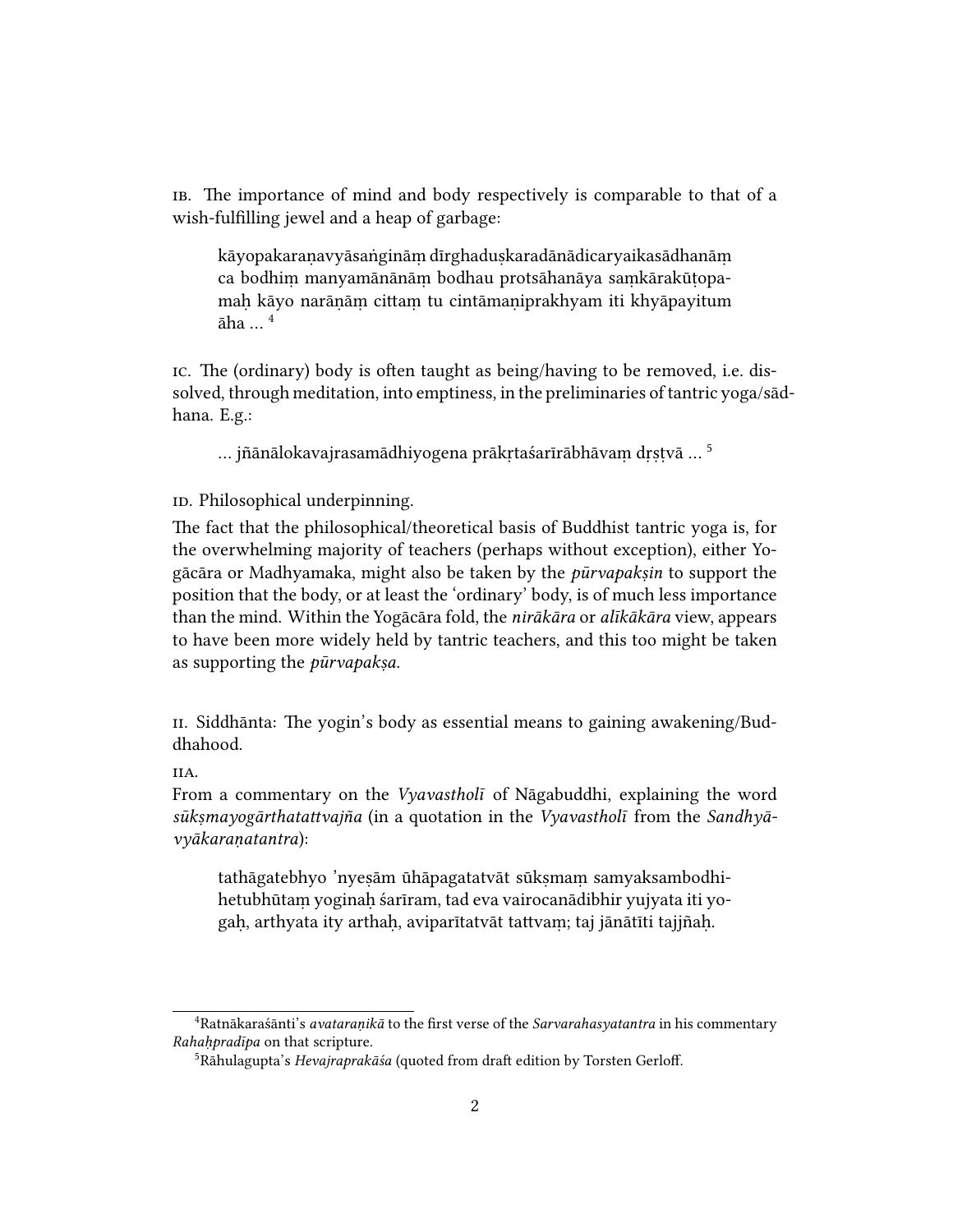IIB. The case of sexual yoga: merely imagined union (yoga = samāpatti), with an imagined/meditatively produced consort, is not sufficiently effective. A statement of our pūrvapaksa:

Another consequence of sahaja's dissociation from the physical would be found with the complete interiority of the practice, so that no longer any physical partner (karmamudrā) would be needed or even desirable. Instead, the real goddess – whose form is gnosis – will be invited as a gnostic partner (jñānamudrā). An excellent example of this direction is found in Ratnākaraśānti's Sahajayogakrama, where the good monk discusses a practice only marginally out of place in the secluded halls of the monastery.

Davidson 2002, 67.<sup>6</sup>

What the 'good monk' actually taught is however different. See e.g.:

asyāṃ bhāvanāyām adhikṛto vīraḥ kvacid ekākī rahogata āsane niṣadya svabhāvaśuddhāḥ sarvadharmā iti niścityātmānaṃ herukarūpam adhimucya manasā kāṃcid ānīya nirātmikāṃ tām adhimucya kakkole bolavilāsaṃ yadi vā bolabile svanābhihṛdayād avatīrṇaprajñopāyavilāsaṃ bhāvayan bhāvanābalena paramārtham abhimukhīkuryāt. …

ayaṃ ca yogo 'vasthābhedāc caturdhā bhavati—meghopamo māyopamaḥ svapnopamaḥ svapnajāgaropamaś ceti. prāk siddher meghopamas tanumeghacchannapūrṇacandravad aparisphuṭatvāt. siddhau māyopamo manonirmitavidyābalena vyaktam udayāt. tatah svapnopamo bolākṣarayogabalena yoganidrāgatasya sahasotpatteḥ. tadanu svapnajāgaropamaḥ. kathaṃ jāgaropamaḥ? bahirvidyāyogajanitatvāt. katham svapnopamah? svaparayor anupalambhāt. ete ca yathottaraṃ viśiṣyante, pūrvapūrvabalād uttarottaraniṣpatteḥ. katham antimah sarvottarah? saty api vikṣepahetāv atyantasamāhitatvāt samagrasamayatvāc ceti.<sup>7</sup>

And:

mudrāyogī adhikrtabāhyavidyāsamyuktah. ... vidyāpurusasiddhiś ca mahāmudrāsiddhir iti nāsau kulavidyayā vinā syāt. prathamasamādhitraye tu sā neṣyate, tadānīṃ vikṣepakāraṇatvāt tasyāḥ.<sup>8</sup>

<sup>&</sup>lt;sup>6</sup>Ronald Davidson: Reframing Sahaja: Genre, Representation, Ritual and Lineage. In: JIPh 30 (2002), 45–83.

<sup>7</sup>From Ratnākaraśānti's Hevajrasahajasadyoga.

<sup>8</sup>Ratnākaraśānti's Muktāvalī ad Hevajratantra I.x.20.